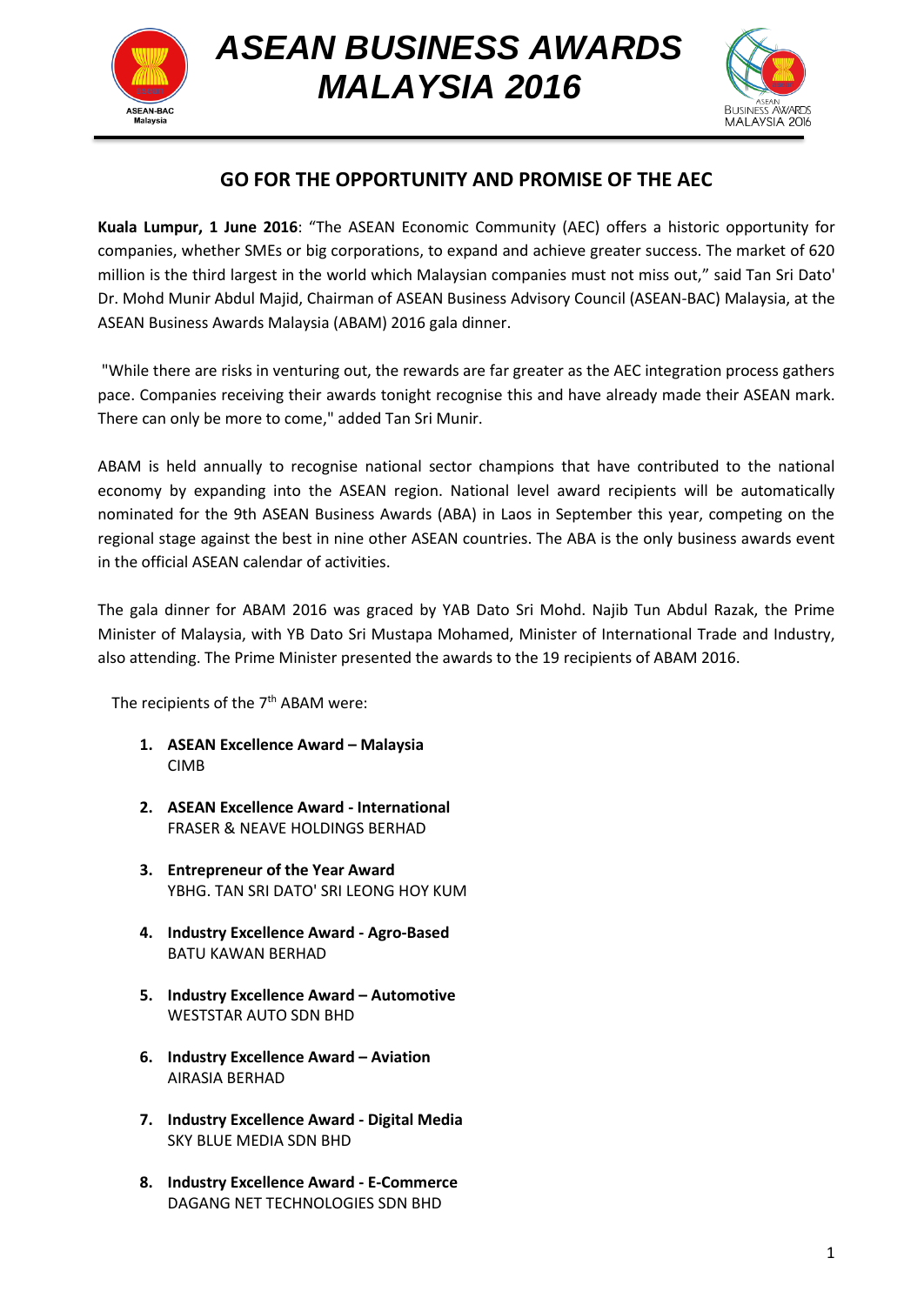



- **9. Industry Excellence Award - Rubber-Based** TOP GLOVE CORPORATION BERHAD
- **10. Industry Excellence Award – Healthcare** HOVID BERHAD
- **11. Industry Excellence Award – ICT** SILVERLAKE AXIS
- **12. Industry Excellence Award – Logistics** WESTPORTS MALAYSIA SDN BHD
- **13. Industry Excellence Award - Oil & Gas** SAPURAKENCANA PETROLEUM BERHAD
- **14. Industry Excellence Award – Retail** VALIRAM GROUP
- **15. Industry Excellence Award – Tourism** GENTING MALAYSIA BERHAD
- **16. SME Excellence Award – Growth** WIDE TROPISM TRADING SDN BHD
- **17. SME Excellence Award – Innovation** BUILDERS BIOMASS SDN BHD
- **18. SME Excellence Award – Employment** NATURAL HEALTH FARM MARKETING (M) SDN BHD
- **19. SME Excellence Award - Corporate Social Responsibility** GLOBAL TOP TECHNOLOGIES (M) SDN BHD (GTC)

The Chairman of ASEAN-BAC Malaysia offered his heartiest congratulations to the award recipients. "I hope more and more Malaysian companies will grow with the ASEAN region and it will get increasingly difficult to pick the winners in the coming years," added Tan Sri Munir.

---END---